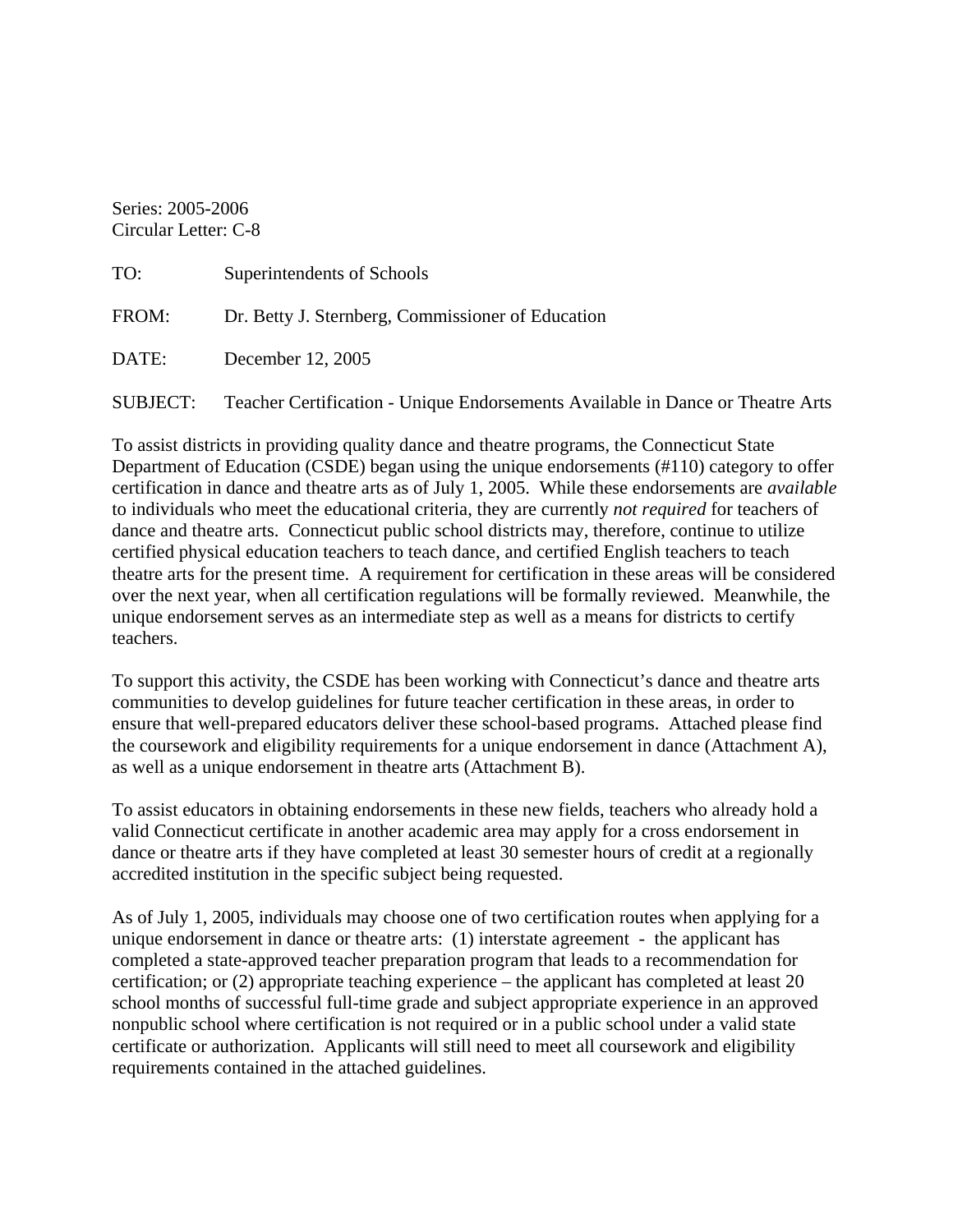Detailed information about certification in dance and theatre arts is available on the CSDE arts education web page, which is accessible from the agency's website. Enter [www.state.ct.us/sde](http://www.state.ct.us/sde) in your browser, click on "Curriculum," then click on "Arts" and select either dance or theatre under "Prospective Arts Teachers" to read or download the appropriate criteria.

Several Connecticut universities have begun to offer courses required for dance and theatre arts certification during evenings and summer, when teachers are available to take them. While no in-state colleges or universities are currently approved to offer a planned program in dance or theatre arts, various institutions have indicated interest in offering a planned program in these areas in the very near future. Once available, information about courses will be linked on the arts education web page mentioned above.

When filling new positions, please note that a unique endorsement in theatre arts will authorize the teaching of video/film from an artistic perspective, while a certificate endorsed for technology education, PK-grade 12 (#047) or trade and industrial occupations – comprehensive high school – video production (#098) will authorize teaching video/film from a technological viewpoint.

The current transition period, during which dance and theatre arts endorsements are available as Unique Endorsements, provides an opportunity for educators with expertise in one of these areas and artists with an interest in becoming educators to apply for certification in dance or theatre arts. If, after a thorough study of certification areas, demand in the field warrants moving forward with formal certification in these fields, teachers who hold a unique endorsement will receive an updated certificate reflecting the new numeric code.

Please take the time to review this material with your Personnel Director and any affected staff. If you have any questions, please contact Nancy L. Pugliese, J.D., Chief, Bureau of Educator Preparation, Certification, Support and Assessment, at (860) 713-6709 or by e-mail at [nancy.pugliese@po.state.ct.us](mailto:nancy.pugliese@po.state.ct.us).

BJS:npw **Attachments**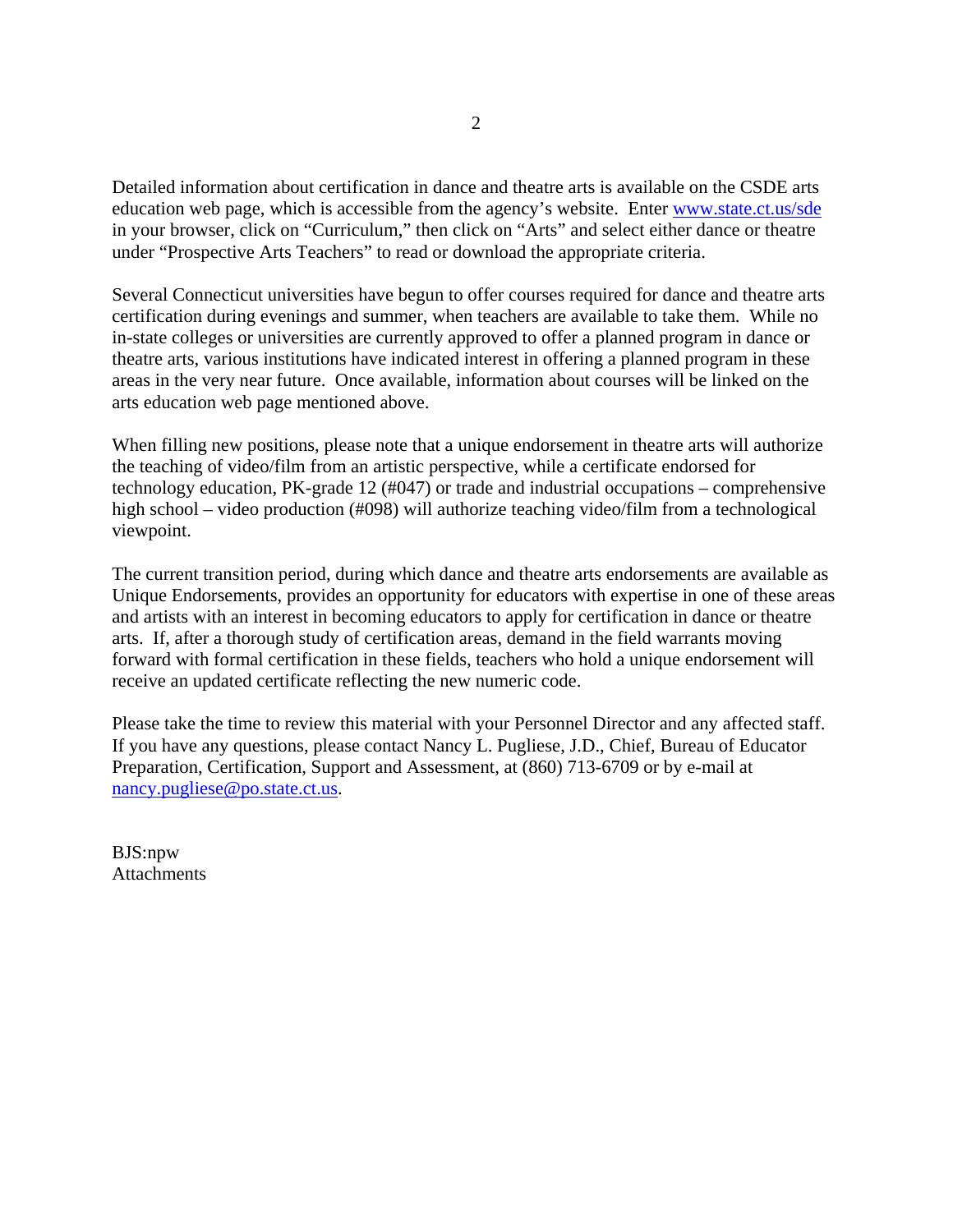# ATTACHMENT A

# Dance Certification

## **Sec. 10-145d-456. Initial educator certificate requirements**

On and after July 1, 1993, to receive an initial educator certificate for a special subject or field an applicant shall present evidence of meeting the following requirements, in addition to meeting the assessment requirement (Praxis I PPST or qualify for Praxis I waiver):

(a) Holds a bachelor's degree from an approved institution;

(b) Has a minimum of 39 semester hours of credit in general academic courses in five of the six areas listed below, including a course in United States history. On and after July 1, 1998, a survey course in United States history comprised of not fewer than three semester hours of credit shall be included.

- (1) Natural sciences;
- (2) Social studies;
- (3) Fine arts;
- (4) English;
- (5) Mathematics; and
- (6) Foreign language;

(c) Has completed a subject area major awarded by an approved institution in the subject area for which endorsement is sought; (see criteria on next page)\*

(d) Has a minimum of 18 semester hours of credit in professional education in a planned program of study and experience to be distributed among each of the following:

 (1) Foundations of education. This group includes areas such as: (1) philosophy of education, (2) school effectiveness, (3) history of education and (4) comparative education;

 (2) Educational psychology. This group includes areas such as: (1) growth and development of children from birth through the life span, (2) psychology of learning, (3) childadolescent psychology and (4) mental hygiene;

 (3) Curriculum and methods of teaching. This group includes areas such as: (1) subject-area curriculum and methodology and (2) effective teaching skills;

 (4) Supervised observation, participation and full-time responsible student teaching totaling at least six but not more than 12 semester hours of credit; and

 (5) A course of study in special education comprised of not fewer than 36 clock hours, which shall include study in understanding the growth and development of exceptional children, including handicapped and gifted and talented children and children who may require special education, and methods for identifying, planning for and working effectively with special-needs children in the regular classroom.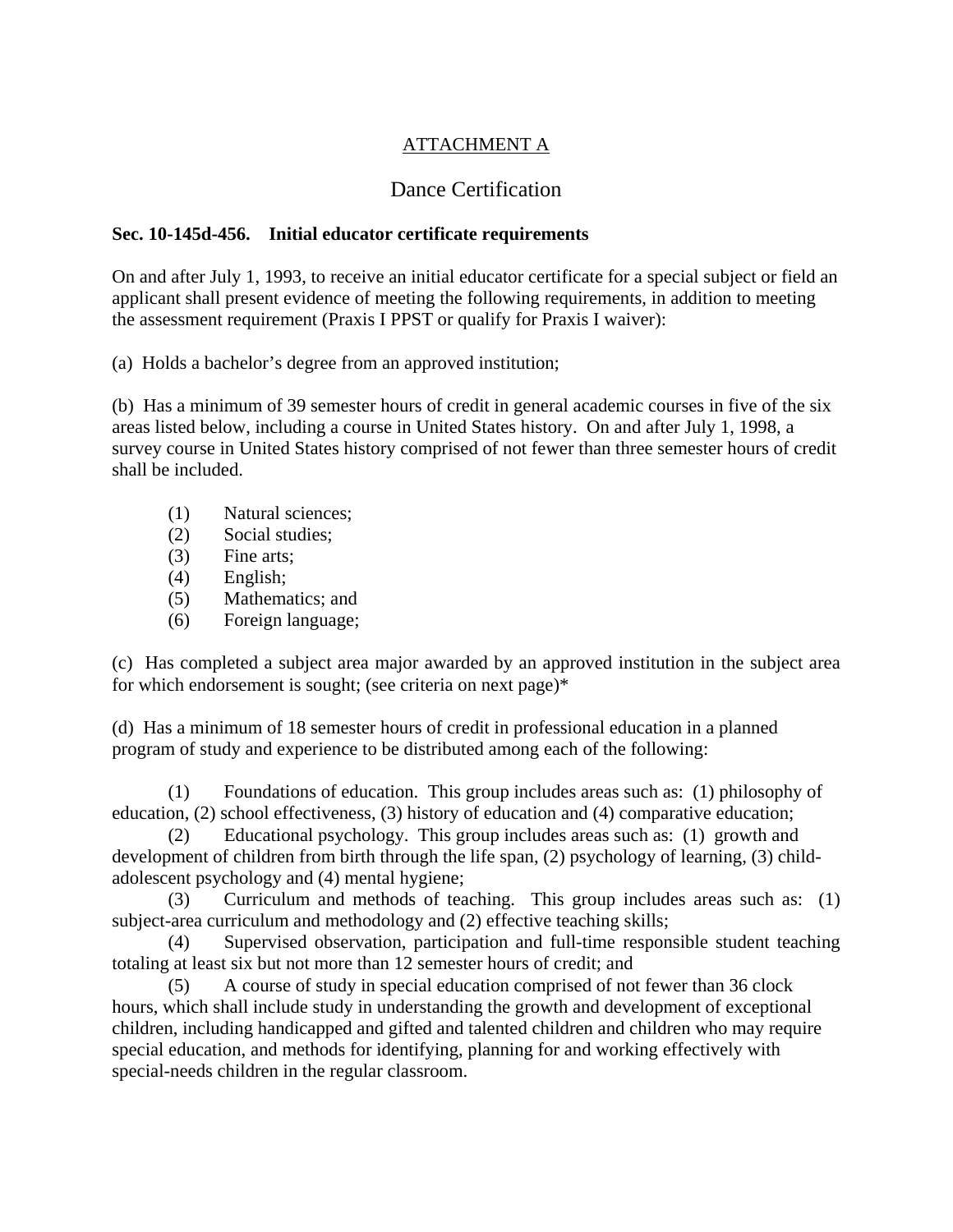#### Attachment A (continued)

\* "For dance, an applicant shall present a subject area major or its equivalent in dance, including coursework in each of the following:

- a) applied study in ballet;
- b) two applied courses in modern dance;
- c) applied study in a third folkloric or classical world dance form (e.g., tap, jazz, ballroom/social, African, flamenco, Balinese);
- d) composition/choreographic principles and dance improvisation;
- e) dance history/cultures representing a variety of periods and ethnic groups;
- f) applied anatomy/kinesiology; and
- g) dance education methods/curriculum (including elementary and secondary)."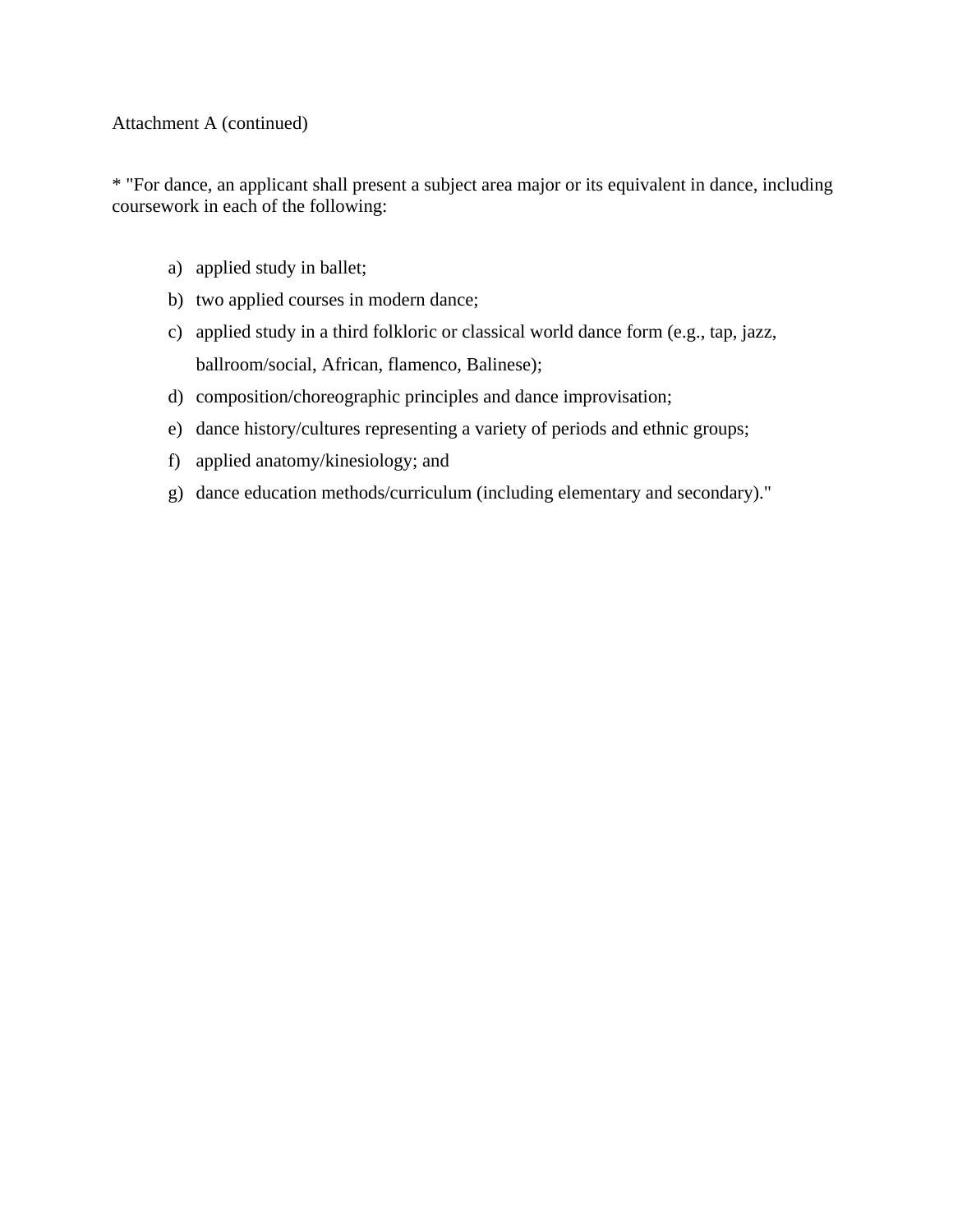## ATTACHMENT B

# Theatre Arts Certification (for live theatre or video/film)

### **Sec. 10-145d-456. Initial educator certificate requirements**

On and after July 1, 1993, to receive an initial educator certificate for a special subject or field an applicant shall present evidence of meeting the following requirements, in addition to meeting the assessment requirement (Praxis I PPST or qualify for Praxis I waiver):

(a) Holds a bachelor's degree from an approved institution;

(b) Has a minimum of 39 semester hours of credit in general academic courses in five of the six areas listed below, including a course in United States history. On and after July 1, 1998, a survey course in United States history comprised of not fewer than three semester hours of credit shall be included.

- (1) Natural sciences;
- (2) Social studies;
- (3) Fine arts;
- (4) English;
- (5) Mathematics; and
- (6) Foreign language;

(c) Has completed a subject area major awarded by an approved institution in the subject area for which endorsement is sought; (see criteria on next page)\*\*

(d) Has a minimum of 18 semester hours of credit in professional education in a planned program of study and experience to be distributed among each of the following:

 (1) Foundations of education. This group includes areas such as: (1) philosophy of education, (2) school effectiveness, (3) history of education and (4) comparative education;

 (2) Educational psychology. This group includes areas such as: (1) growth and development of children from birth through the life span, (2) psychology of learning, (3) childadolescent psychology and (4) mental hygiene;

 (3) Curriculum and methods of teaching. This group includes areas such as: (1) subject-area curriculum and methodology and (2) effective teaching skills;

 (4) Supervised observation, participation and full-time responsible student teaching totaling at least six but not more than 12 semester hours of credit; and

 (5) A course of study in special education comprised of not fewer than 36 clock hours, which shall include study in understanding the growth and development of exceptional children, including handicapped and gifted and talented children and children who may require special education, and methods for identifying, planning for and working effectively with special-needs children in the regular classroom.